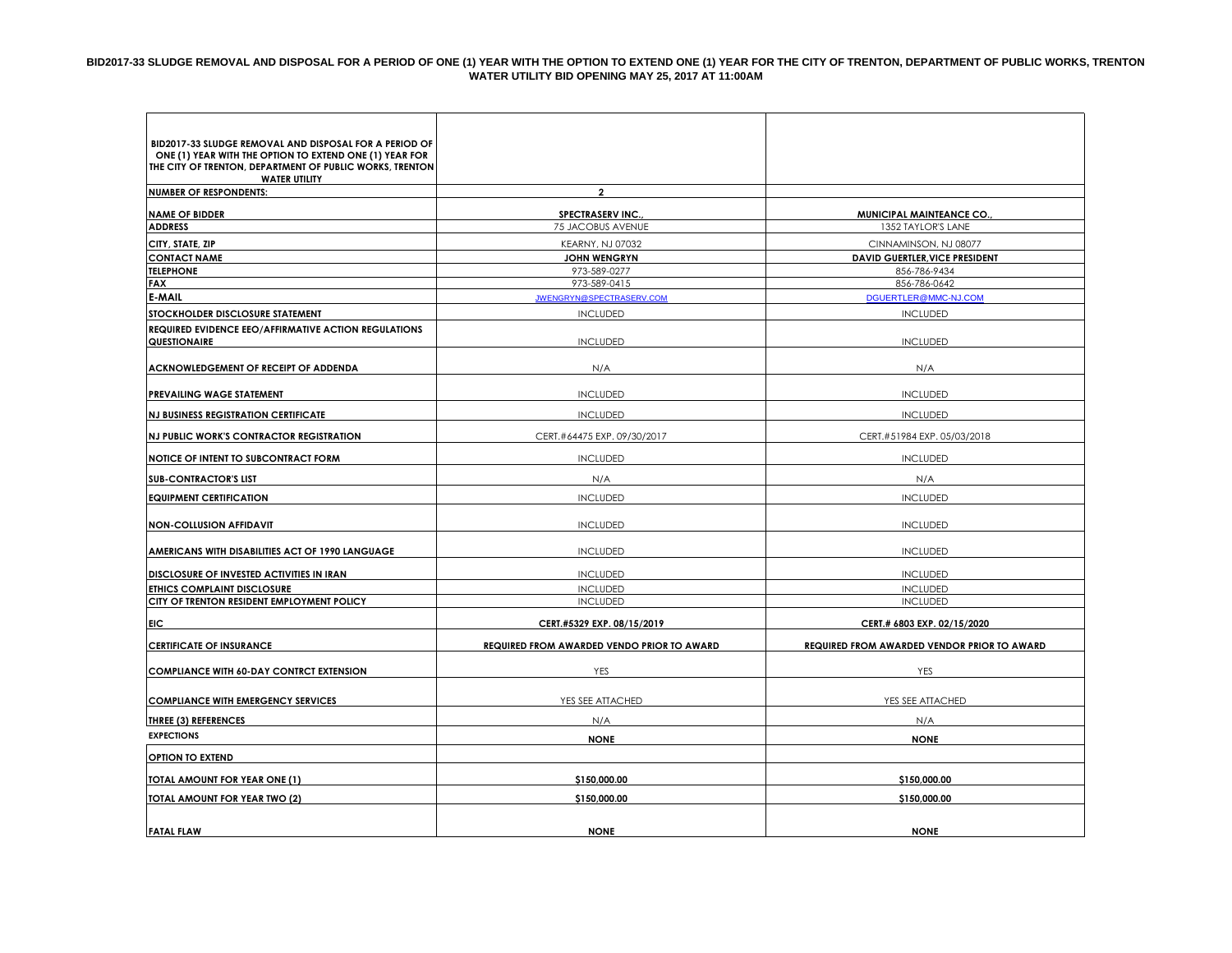### OPTION TO EXTEND ONE (1) YEAR Sludge Removal Contract for the Trenton Water Works Proposal FY 2019

I (we) hereby certify that I (we) have read the contract together with the specifications attached hereto, and have also examined the site(s) of the work, and fully understand the meaning of them, and if awarded the contract hereby agree that I (we) shall comply with all of the terms, covenants, and agreements set forth herein.

I (we), agree to receive as full compensation for furnishing the services called for under these specifications, complete and finished in every detail, and in full accordance with the specifications which are hereby made part and

| <b>SERVICE ITEM</b>                                   | <b>UNIT COST</b> | Unit              |
|-------------------------------------------------------|------------------|-------------------|
| Mobilization/Demobilization                           | \$7,500.00       | Per assigned task |
| Material Disposal (less than 10% solids)              | .15<br>S         | Per Pound         |
| Material Disposal (based upon 10% to 20% solids)      | S.<br>.25        | Per Pound         |
| Material Removed (based upon greater than 20% solids) | S.<br>.20        | Per Pound         |
| Demand Maintenance<br>Parts & Materials (fixed)       | S<br>110.00      | Per Hour          |
|                                                       |                  | \$10,000.00       |

# Total Contract shall be the fixed fee of \$150,000.00

Respectfully Submitted:

Spectraserv Inc.

(Company)

(Signature)

(Print Name Above)

John Wengryn, President

(Phone Number)

973-589-0277

:,